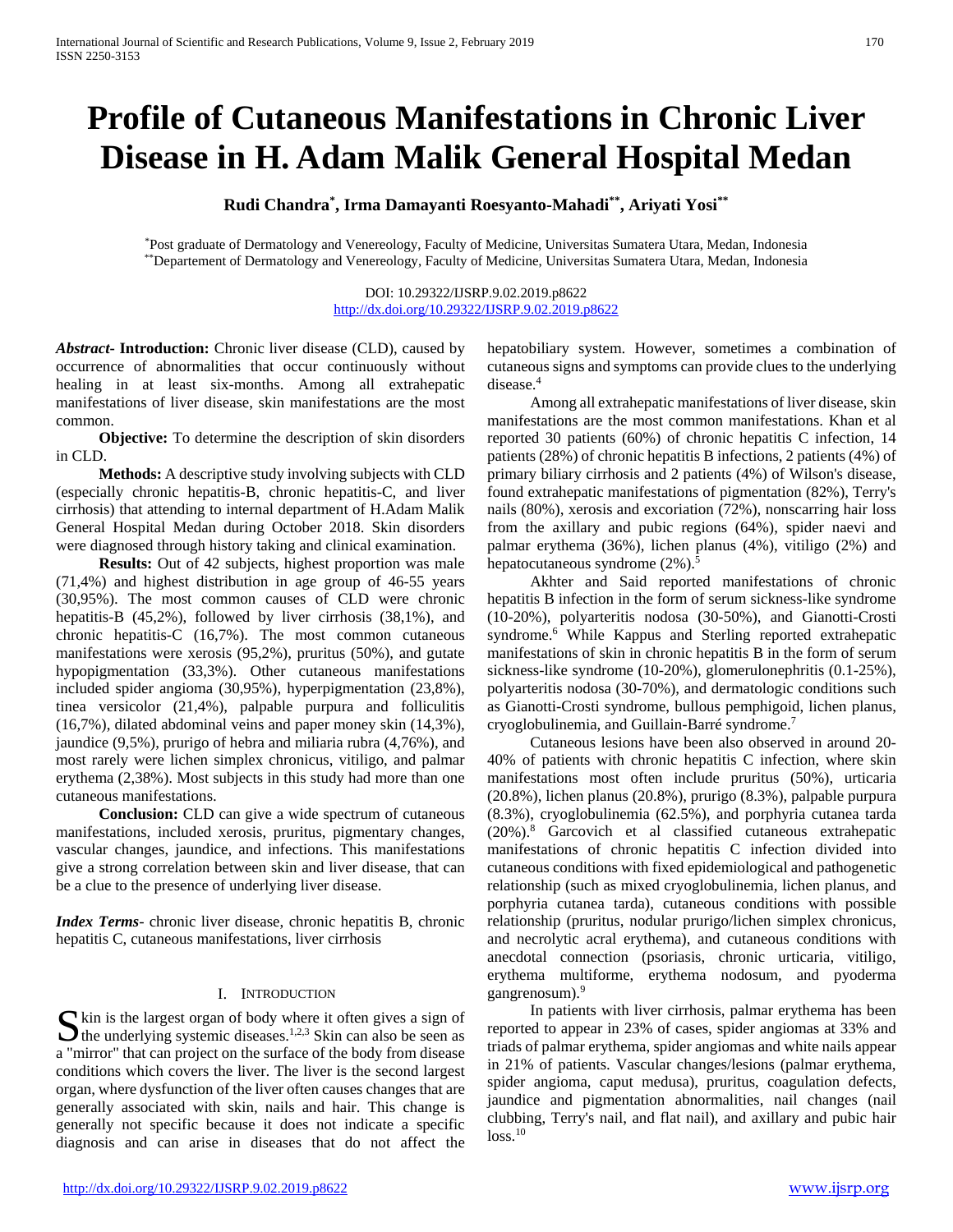Some studies that assessed skin manifestations in chronic liver disease, such as liver cirrhosis, hepatitis B, and hepatitis C, are still not consistent and varying. Most studies originated from western literatures, and no one has reported the incidence of cutaneous manifestations in chronic liver disease abnormalities in Indonesia. The present study was aimed to determine the description of skin disorders in chronic liver disease.

# II. METHODS

 The present study was a cross-section based observational study which included 42 patients of chronic liver disease with diagnose of chronic hepatitis B, chronic hepatitis C, and liver cirrhosis during October 2018, presenting in the Department of Internal Medicine, H. Adam Malik General Hospital Medan, were enrolled in the study. All diagnoses of chronic hepatitis B, chronic hepatitis C, and liver cirrhosis had been established by internal medicine specialists. Detailed history taking and complete clinical examination was done and the clinical data was recorded as per the proforma. Skin disorders are diagnosed through history taking and clinical examination by dermatologists. This study has been approved by the Health Research Ethics Commission of the Faculty of Medicine, Universitas Sumatra Utara/H. Adam Malik General Hospital Medan.

# III. RESULTS

 Total 42 subjects, with the highest proportion was male (71,4%) and female (28,6%), the highest distribution in the age group of 46-55 years (30,95%) and the lowest in the age group of 26-35 years (9,52 %). The most common etiology of chronic liver disease in this study were chronic hepatitis B infections (45,2%

cases), followed by liver cirrhosis (38,1% cases) as the second most common cause, and chronic hepatitis C infections (16,7% cases).

| <b>TABLE 1. ETIOLOGY AND TYPE OF DISORDER /</b><br><b>DISEASE</b> $(N=42)$ |                                     |                              |                           |  |  |
|----------------------------------------------------------------------------|-------------------------------------|------------------------------|---------------------------|--|--|
| <b>No</b>                                                                  | <b>Etiology of liver</b><br>disease | <b>Number</b><br>of<br>cases | of<br>Percentage<br>Cases |  |  |
| $\mathbf{1}$ .                                                             | Chronic Hepatitis<br>В              | 19                           | 45,2%                     |  |  |
| 2.                                                                         | Liver Cirrhosis                     | 16                           | 38,1%                     |  |  |
| $\overline{3}$ .                                                           | Chronic Hepatitis<br>C              | 7                            | 16,7%                     |  |  |
| Total                                                                      |                                     | 42                           | 100%                      |  |  |

The most common cutaneous manifestations observed in our study was xerosis, which was seen in 95,2% cases. The second common manifestation observed was pruritus seen in 50% cases. The third common manifestation observed was gutate hypopigmentation seen in 33,3% cases. Other cutaneous manifestations included spider angioma seen in 30,95% cases, hyperpigmentation seen in 23,8% cases, tinea versicolor seen in 21,4% cases, palpable purpura and folliculitis (16,7% cases, respectively), dilated abdominal veins and paper money skin (14,3% cases, respectively), jaundice seen in 9,5% cases, prurigo of hebra and miliaria rubra (4,76% cases, respectively), and most rarely are lichen simplex chronicus, vitiligo, and palmar erythema (2,38% cases, respectively). Most of the subjects in this study had more than one cutaneous manifestation.

| TABLE 2. TYPE OF CUTANEOUS MANIFESTATIONS IN CHRONIC LIVER DISEASES |                                  |                        |                            |  |  |
|---------------------------------------------------------------------|----------------------------------|------------------------|----------------------------|--|--|
| No.                                                                 | <b>Tipe Manifestasi Kutaneus</b> | <b>Number of cases</b> | <b>Percentage of Cases</b> |  |  |
| 1.                                                                  | Xerosis                          | 40                     | 95,2                       |  |  |
| 2.                                                                  | Pruritus                         | 21                     | 50                         |  |  |
| 3.                                                                  | Gutate hypopigmentation          | 14                     | 33,3                       |  |  |
| 4.                                                                  | Spider angioma                   | 13                     | 30,95                      |  |  |
| 5.                                                                  | Hyperpigmentation                | 10                     | 23,8                       |  |  |
| 6.                                                                  | Tinea versicolor                 | 9                      | 21,4                       |  |  |
| 7.                                                                  | Palpable purpura                 | 7                      | 16,7                       |  |  |
| 8.                                                                  | Folliculitis                     | 7                      | 16,7                       |  |  |
| 9.                                                                  | Dilated abdominal veins          | 6                      | 14,3                       |  |  |
| 10.                                                                 | Paper money skin                 | 6                      | 14,3                       |  |  |
| 11.                                                                 | Jaundice                         | $\overline{4}$         | 9,5                        |  |  |
| 12.                                                                 | Prurigo of hebra                 | $\overline{2}$         | 4,76                       |  |  |
| 13.                                                                 | Miliaria rubra                   | $\overline{2}$         | 4,76                       |  |  |
| 14.                                                                 | Lichen simplex chronicus         |                        | 2,38                       |  |  |
| 15.                                                                 | Vitiligo                         |                        | 2,38                       |  |  |
| 16.                                                                 | Palmar erythema                  |                        | 2,38                       |  |  |

# IV. DISCUSSION

 Out of 42 subjects of chronic liver disease in this study, the highest proportion was male, 30 subjects (71.4%), and 12 were women (28.6%), with the highest distribution in the age group of 46-55 years (30.95%) and the lowest in the age group of 26-35 years (9.52%). A similar study by Khan et al in Pakistan also showed that out of 50 patients, 64% were male and 36% were female.5 Study by Choudhury et al in India also reported that out of 100 cases, 84% were male and 16% were female, with male to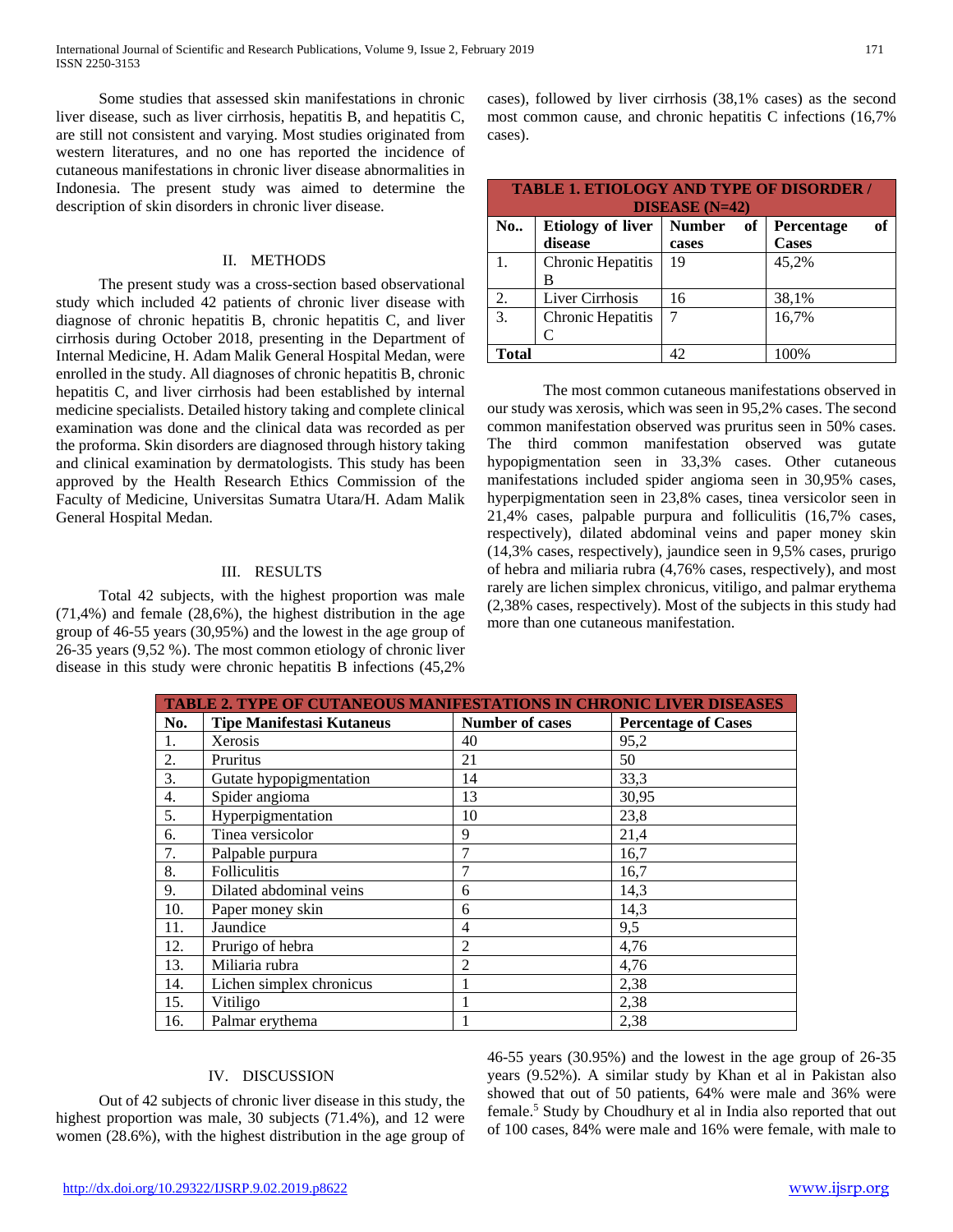female ratio of 5.25:1.11 The high prevalence of male patients was attributed to greater access to health services centers.12

 The most common etiology of chronic liver disease in our study was chronic hepatitis B infections (45.2%), followed by liver cirrhosis (38.1%), and chronic hepatitis C infections (16.7%). A similar study by Gavli et al in India reported the most common etiology was hepatitis B (32%), followed by alcoholic liver disease (26%), hepatitis C (14%), cholestatic liver disease (8%), hepatocellular carcinoma (6%), Wilson disease (4%), and autoimmune disease  $(2\%)$ .<sup>12</sup> Study by Khan et al reported different things in Pakistan, where out of 50 patients, most common etiology was chronic hepatitis C infections (60%), followed by chronic hepatitis B infections (28%), cirrhosis primary biliary and Wilson's disease (4%).<sup>5</sup> While study by Godara et al in India, reported most common etiology was malignancies (18.4%), followed by non-alcoholic steatohepatitis (18.2%), cholelithiasis  $(15.8\%)$ , and cirrhosis  $(13.9\%)$ .<sup>1</sup> The high incidence of hepatitis B and C is associated with the increased availability of serological examinations, screening for viral markers in liver involvements, blood transfusions, and surgical procedures.<sup>12</sup> In Indonesia, the proportion of patients with liver cirrhosis is most often caused by hepatitis B virus infections, alcoholic liver disease, and hepatitis C virus infections so that these etiologies of chronic liver disease were the most common.<sup>13</sup>

 Among the various types of cutaneous manifestations in our study, xerosis was the most frequent skin lesion (95.2%), where this finding was higher than other similar studies. Similar studies by Gavli et al and Choudhury et al reported xerosis was 78% and 62%, respectively.<sup>11,12</sup> Xerosis is the most common manifestation of liver dysfunction caused by prolonged nature of disease and decompensation, with malnutrition. This condition is also caused by an increase in transepidermal water loss and a decrease in skin hydration associated with ceramide and type I collagen degradation. These manifestation occured in all types of liver diseases, the most common being cholestatic (100%), followed by hepatitis B infections (87.5%), Wilson's disease (75%), hepatosellular carcinoma (75%), hepatitis C infections  $(71.43%)$ , alcoholic liver disease  $(50%)$ .<sup>12</sup>

 Pruritus was the second most common manifestation in our study, which was 50% of cases. Similar studies by Gavli et al reported pruritus in 45% cases, Choudhury et al reported pruritus in 27% cases, and Kochhar et al reported pruritus in 92% cases as the most common symptom.<sup>11,12,14</sup> Pruritus in chronic liver diseases is caused by an accumulation of toxins and bile salts in the body and deposition in the skin, causing irritation and itch. Pruritus was observed in 100% cases of cholestatic disease, 50% cases of hepatitis B infection, 42.3% cases of alcoholic liver disease, 37.5% cases of hepatitis C infection, 33.33% cases of hepatocellular carcinoma, and 25% cases with unknown etiology.12

 Pigmentary changes manifested in two forms, namely gutate hypopigmentation (33.3%) and hyperpigmentation (23.8%). Gutate hypopigmentation was most commonly found in both the upper and lower extremities, while hyperpigmentation was more common in the body, back and lower extremities. Similar studies by Gavli et al reported hyperpigmentation (40%) and guttate hypopigmentation (48%), while Choudhury et al reported hyperpigmentation (40%) and guttate hypopigmentation  $(24\%)$ .<sup>11,12</sup> Gutate hypopigmentation had been reported in 100%

cases of hepatocellular carcinoma and autoimmune liver diseases, 75% cases with unknown etiologies, and 50% cases of alcoholic liver diseases and hepatitis B infections. Hyperpigmentation was seen in 100% cases of Wilson's disease and liver diseases with unknown etiologies, 75% cases of hepatocellular carcinoma, 42.86% cases of hepatitis C infections, 25% cases of hepatitis B infections and 25% cases of alcoholic liver diseases.<sup>12</sup>

 In our study, manifestation of spider angiomas was found in 30.95% cases. Similar studies conducted by Khan et al and Niaz et al reported spider angiomas in 36% and 31.1% of cases, respectively.5,15 While study by Gavli et al reported spider angiomas only in 3% cases.12 These vascular lesions occured due to increased of estrogen levels, such as in cirrhosis, estrogen therapy, severe malnutrition, or during pregnancy. $4,12$ 

 Tinea versicolor occurred in 21.4% cases in our study. Study by Choudhury et al reported tinea versicolor in 2% cases, Rao et al reported in 14% cases, and Gavli et al reported in 29% cases.11,12,16 Tinea versicolor is more common in patients with decompensation, and usually associated with low socioeconomic status and poor personal hygiene.<sup>12</sup> Folliculitis occurred in 16.7% cases in our study. Study by Choudhury et al reported only in 2% of cases.11

 Palpable purpura was found in 16.7% of cases in our study. Similar study by Gavli et al reported petechiae, ecchymosis, hematoma and purpura seen in 19% cases, as a result of liver dysfunction that caused by conditions of deficiency of blood clotting factors, hypersplenism and thrombocytopenia.12 Similar finding was also reported by Choudhury et al, where petechiae , purpura and ecchymosis appear in 22% cases.<sup>11</sup>

 Dilated abdominal veins and paper money skin occurred in 14.3% cases in our study, respectively. Whereas palmar erythema occurs in 2.38% cases. These three manifestations were especially found in subjects with liver cirrhosis. Studies by Niaz et al reported 6% cases of dilated abdominal veins, Choudhury et al reported 15% cases, and Gavli et al reported 36% cases of dilated abdominal veins.11,12,15 Dilated abdominal veins was seen in decompensated liver diseases with ascites and caused by hormonal imbalances and increased of estrogen levels.12 Study by Godara et al reported paper money skin especially in adult patients (11.8% cases).1 Patients with cirrhosis have many thin superficial capillaries that spread randomly to the part of upper body. $4,17$ Study by Choudhury et al reported palmar erythema in only 3% of cases.11 Khan et al reported 36% cases of palmar erythema.18 And there were no cases of palmar erythema seen in the study which was conducted by Gavli et al.<sup>12</sup>

 Jaundice occured in 9.5% cases in our study. Jaundice was reported to be the most common manifestation (79.5%) in the study conducted by Godara et al.<sup>1</sup> Studies by Gavli et al reported jaundice in 33% cases, Niaz et al reported 35.4% cases of jaundice, and Choudhury et al reported  $40\%$  cases of jaundice.<sup>11,12,15</sup> Jaundice is caused by an accumulation of bilirubin under the skin and clinically arises when the bilirubin levels is above 2.5 mg/dL. Jaundice was seen in 100% cases of cholestasis and autoimmune diseases.<sup>12</sup>

 Other cutaneous manifestations in our study were prurigo of hebra (4.76%), miliaria rubra (4.76%), and most rarely were lichen simplex chronicus and vitiligo (2.38%, respectively). Study by Gavli et al reported vitiligo in only 3% cases and dermatitis in 7% cases.12 Whereas Choudhury et al reported vitiligo in only 1%